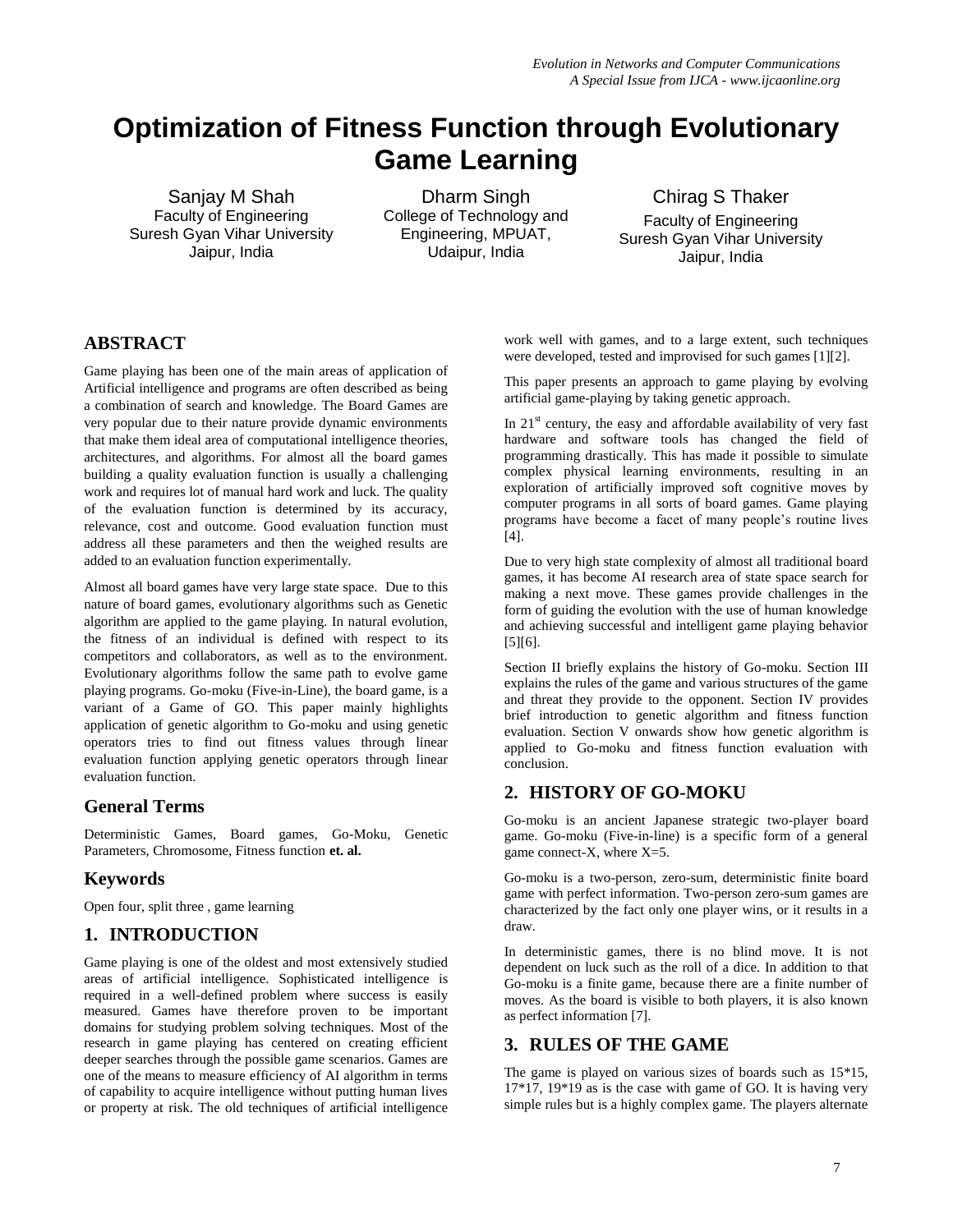The black normally plays the first move in the center of the board. Japanese professional Go-Moku players have stated for many decades that the player to move first i.e black normally wins, because the game provides advantage to first player [19]. To reduce that advantage, in a variant of the game, the next move of black is restricted in 5 \* 5 square area of first move.

In Go-moku (Five-in-line), there are some structures which indicate a threat to the opponent, and the opponent needs to take some preventive or forced move to avoid loss. Following are some important structures [3].

# **3.1 Open four**

It is some area on the board, where one of the players has already placed 4 pieces in a row, and wins if he places the next piece in line with existing 4 pieces. In this situation, the player can put a piece in any of the two positions, while the opponent can block only one position.

## **3.2 Four**

This structure is very similar to open four except that; four pieces are open only on one side, while the other side is blocked by the opponent piece. The opponent has to make the next move in that position to avoid a loss and continue the game.

## **3.3 Three**

In this structure, 3 pieces are in a row. If the three is open, then the player may convert it into open four. So, the player must take appropriate action.

# **3.4 Split three**

In this type of structure, three pieces are in a row, but there is an empty place in between. Here, the player has a chance to make it into four. The opponent must prevent it by putting a piece in the middle or on any one side.

# **3.5 Game Complexity**

State-space complexity of any board game represents the number of possible board states in the game. For example, in the game of Go-moku, there are 361 board locations where each location can take one of three values, giving approximately  $3^{361}$ total state space.

## **4. GENETIC ALGORITHMS**

There are many evolutionary algorithms. Genetic algorithm is the subset of evolutionary algorithms. It provides an algorithm and natural framework for exploiting all board game scenarios through natural evolution processes like selection, cross-over and mutation. So, it is a natural choice for game playing and learning problems. It is iterative in nature. In stead of using exhaustive search or conventional optimization techniques, it uses randomized searching. In practice, Genetic algorithms have been applied to a broad range of learning and optimization problems through a set of Genetic Parameters shown in the outline of genetic algorithm.

The program acquires a novel set of evaluation function parameters as generations of the genetic algorithms are executed through a series of experiments.

- 1. **[Start]** Generate random population of *n* chromosomes (suitable solutions for the problem)
- 2. **[Fitness]** Evaluate the fitness  $f(x)$  of each chromosome *x* in the population
- 3. **[New population]** Create a new population by repeating following steps until the new population is complete
- 4. **[Selection]** Select two parent chromosomes from a population according to their fitness (the better fitness, the bigger chance to be selected) The idea is to choose the better parents.
- 5. **[Crossover]** With a crossover probability cross over the parents to form a new offspring (children). If no crossover was performed, offspring is an exact copy of parents.
- 6. **[Mutation]** With a mutation probability mutate new offspring at each locus (position in chromosome).
- 7. **[Accepting]** Place new offspring in a new population
- 8. **[Replace]** Use new generated population for a further run of algorithm
- 9. **[Test]** If the end condition is satisfied, **stop**, and return the best solution in current population
- 10. **[Loop]** Go to step **2**

### **Outline of Genetic Algorithm**

To begin the process of evolution, it starts with a random set of candidate solutions also called as chromosomes. These set of candidate solutions is known as population. Using a cross over process and mutation operators, it evolves the population towards an optimal set of solutions. The genetic algorithm does not give guarantee of optimal solution, so the main challenge is to design a "genetic" process that maximizes the likelihood of generating such an optimized solution [12].

In each generation, the fitness value of each candidate solution is evaluated, based on the fitness values, fittest candidate solutions act as parents of the next generation of candidate solutions. After being selected for reproduction process, parents are recombined or mated through a *crossover* operator and then mutated using a *mutation* operator to generate offspring. The fittest parents and their new offspring form a new population, from which the process is repeated to create new populations in the coming generations.

The design of evaluation function in genetic algorithm is domain specific. Selection, recombination, and mutation are generic operations in any genetic algorithm. The operations of evaluation, selection, recombination and mutation are usually performed repetitively for each of the iteration. So in a genetic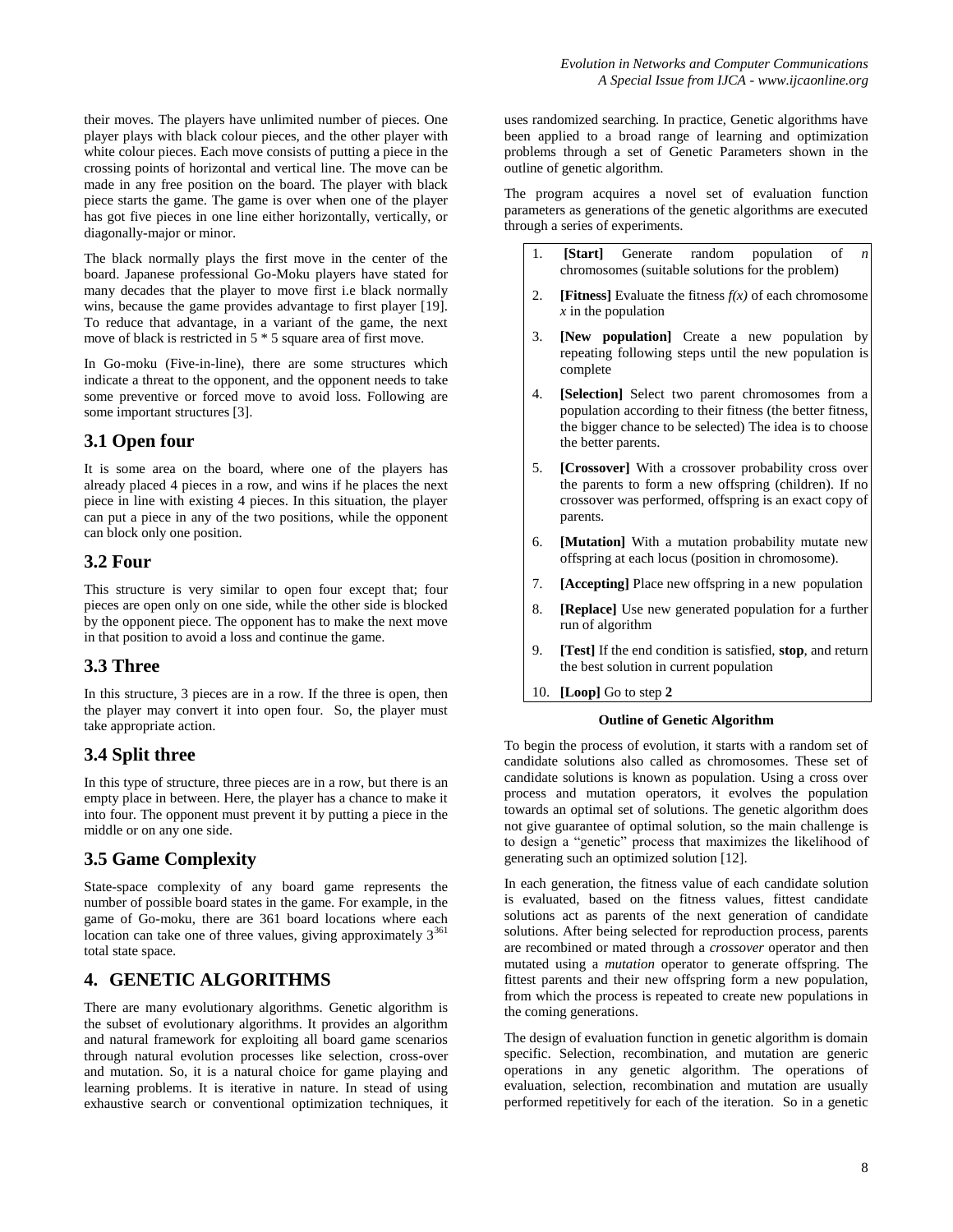#### **4.1 Fitness Function**

Designing an efficient fitness function is the real challenge in genetic algorithm. The fitness function defines the fitness of each chromosome where the values of genetic parameters are adapted as the genetic evolution progresses. At every generation, fitness value of each chromosome is calculated using fitness function. In order to avoid the problem of local minima or local maxima, If fitness of two chromosomes is equal, then the mutation rate is increased. Once there is an improvement in the overall fitness, the original mutation rate is restored to continue evolution as normal. If the evolution stabilizes, but the fitness does not seem to be improving for several generations and the search does not find any error, new set of initial population is generated using the initial default parameter values and a new randomly generated seed [14].

This paper uses genetic algorithms in game of Go-moku by constructing a static evaluation function based on the features and strategies of the game.

# **5. APPLYING GENETIC ALGORITHM TO GO-MOKU**

Go-moku was chosen because the rules of the game are easy to implement, the game provides reasonable complexity and the game is guaranteed to finish. So, Go-moku ia a perfect game for optimizing using genetic algorithm.

The initial population is randomly generated and a random evaluation function serves the purpose of finding fitness value.

The board is represented as two dimensional array of 19 \* 19 size. The computer plays using GA. Each element can take one of the following 4 values:  $-1=$  Free position in neighboring zone,  $0 =$ Free position,  $1 =$  Computer player (using GA) piece, 2= Human player piece [3].

The neighboring zone of considered board position is the set of all occupied positions i.e. positions with value 1 or 2. We use a representation for a move which is represented by 3 integers, namely x, y and fitness value, where x and y are horizontal and vertical positions of the board. The fitness value is derived using fitness function for a move to position  $(x, y)$  on the board. The chromosome represents a sequence of alternate plays by computer algorithm and player.

Figure 1 shows the structure of chromosome. The chromosomes cannot contain equal genes and the genes must be placed in the free position of the board.

$$
x1 \t y1 \t f1 \t x2 \t y2 \t f2 \t x3 \t y3 \t z3
$$

#### **Fig 1: structure of chromosome**

The fitness function uses a table of weights to calculate the fitness value for a considered board position. The fitness value of a gene is calculated as the sum of weights of all sequences of pieces surrounding the gene under consideration. The static weights used are as mentioned in the Table1.

**Table 1.The static weights**

| Number of<br>pieces   |   | 2  | Three<br>structure | Four<br>structure |
|-----------------------|---|----|--------------------|-------------------|
| Computer<br>Play (GA) |   | 16 | 96                 | 4800              |
| Human<br>Player       | 2 | 10 | 80                 | 2900              |

For the figure 2, the fitness value according the Table- 1 will be calculated as per the neighboring pieces of the considered cross (X) mark and it will be  $16 + 10 = 26$ .



**Fig2: fitness value**

So the most important question here is the "weight" of evaluation function. In this case, finding out correct weights is the key. Genetic algorithms learn the good weights as the program proceeds. The way to do this is to start with a random set of weights in the program, and use them to test the program. If the program does well, we keep the weights, and use those (making small changes) in the next version of the program. If they do badly, they are discarded, and start again with a new set [3]. To produce feasible chromosomes, crossover operation can use heuristics also. After crossover operation, the genes are sorted according to their fitness values. So, the first gene in the chromosome has the highest fitness value and the second gene in the chromosome represents the move by the opponent. The next move by computer is calculated depending upon the prediction value.

The algorithm calculates the sum total of first genes which occur as per the prediction value selected. If the prediction value is 3, then sum total of first 3 genes take place. This value is used to decide the next actual move suggested by the first gene of selected chromosome. The fitness value guides the search for the next move, but is not the only criteria. In some situations, where defense is important to avoid loss of game, the move should be selected which gives more preference to defense and not to attack.

Depending on the problem, we may be interested in minimizing or maximizing the value of fitness value. For the Go-Moku problem, we want to maximize the value of fitness.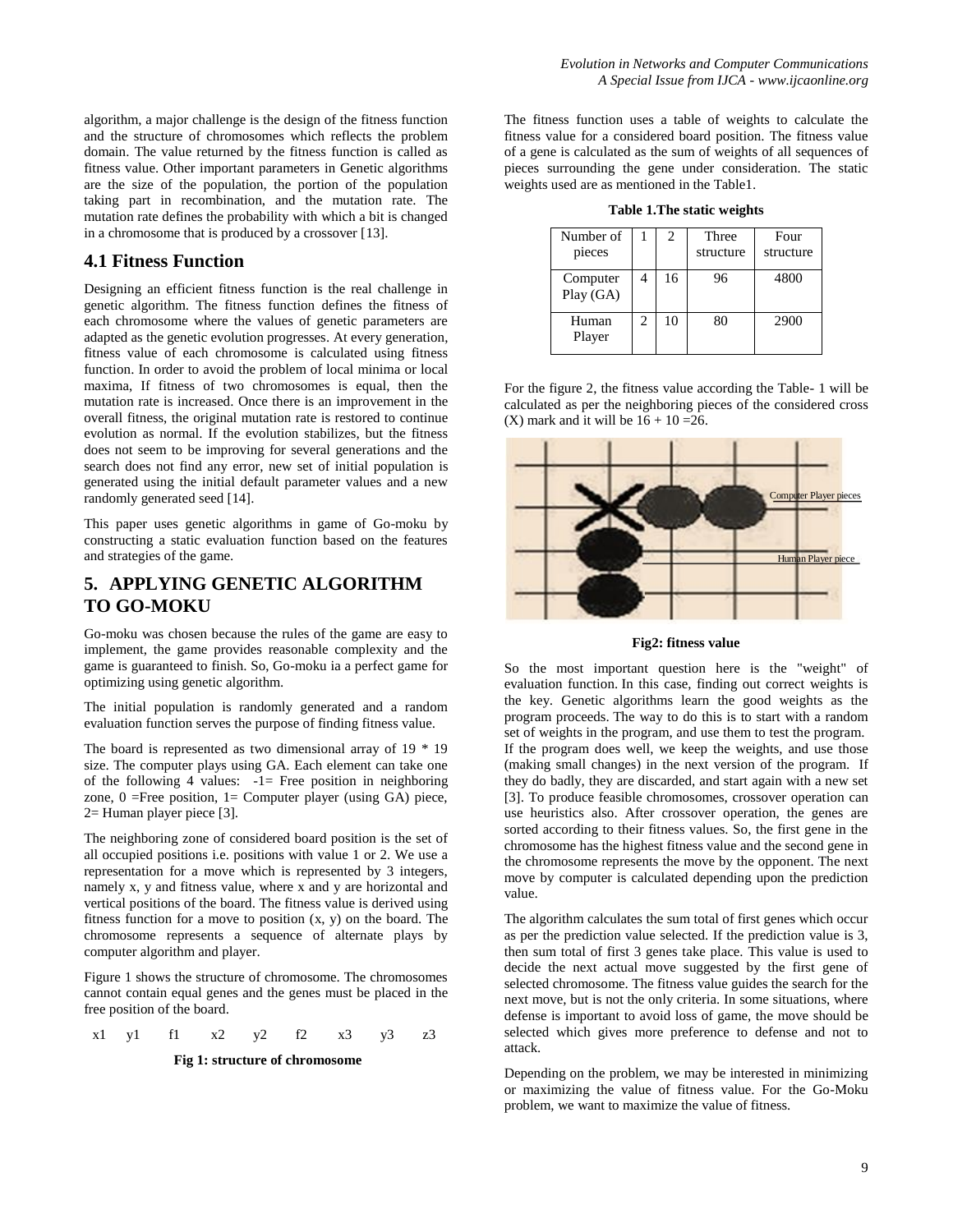### **6. GAME PROGRAM IMPLEMENTA-TION**

The chromosome is represented as a structure with three variables x, y and fitness value for that position. The weights for the various structures like open four, four, three and split three etc. are calculated as per the structures and position of the pieces on the board. The fitness value of the considered board position is calculated as the sum total of the weight values of the surrounding genes in the neighborhood. According to the fitness values found for all considered board positions, the move having the maximum fitness values is selected as the next move by computer. Whenever required the program gives more preference to defense than attack in order to extend the game and delay or avoid loss [3].

#### **7. EXPERIMENTS AND RESULTS**

In the experiment, following parameters were taken for the genetic algorithm. The default values set are shown in Table- 2. Most important feature is number of genes in the chromosome and also the size of population. The Prediction parameter, which shows how many steps forward look ahead affects the computing time of genetic algorithm.

**Table 2.Parameters for GA**

| Name of Parameter                           | Default<br>value |
|---------------------------------------------|------------------|
| Number of<br>genes<br>per<br>chromosome     | 25               |
| Population size                             | 25               |
| Prediction                                  | 3                |
| Rate of crossover                           | 0.5              |
| iterations<br>Number<br>of<br>(generations) | 15               |

The used weights influence the quality of the moves of the program. To test the performance of the algorithm, one set of 15 consecutive human-computers moves were taken.

As shown in figure 3, With genes per chromosome=20 and population size =20, on average the GA had 3.27 and 3.33 times blocked the sequences of 3 and 4 pieces of opponent respectively.

The results showed that on average the GA attacked more than defended in the game. If we interchange first and second row of the table, the GA would use the strategy of defense instead of strategy of attack. Using these parameters, the GA won 68% of the time as against 60% of the time as compared to [3].

The execution time for each move is below hundredth of a second for the default parameters set using a Pentium III processor with, 2 GB RAM, under Windows XP. The paper shows how we could implement a board-game without using the search tree or game-tree.



**Fig. 3: Average the GA**

#### **8. CONCLUSION**

The simplicity of fitness function is heavily based on the feature characteristics of the game. The analysis and construction of features is the main driving force to solve the game in terms of creating fitness function. This function when passes through the genetic cycle of selection-crossover-mutation with weight tuning through iterative process of generations it exposes a possibility of improvement and some rearrangement of weights to produce brilliant moves for attack and defense strategies.

This implementation, which takes moderate number of Genetic Algorithm constituents like Number of Genes in Chromosome, Population size, Number of Generations, not only improves the working cycle of better game moves, but also show very promising side of Genetic move optimization.

As the number of genes in a chromosome and population size increases, the GA plays in a better way and blocks the opponents 3 and 4 piece sequences efficiently as compared to as shown in [3].

#### **9. REFERENCES**

- [1]. Hong, J.-H. and Cho, S.-B. (2004). Evolution of emergent behaviors for shooting game characters in robocode. In Evolutionary Computation, 2004. CEC2004. Congress on Evolutionary Computation, volume 1, pages 634–638, Piscataway, NJ. IEEE.
- [2]. J. Clune. Heuristic evaluation functions for general game playing. In Proc. of AAAI, 1134–1139, 2007.
- [3]. Shah Sanjay M , Singh Dharm, Thaker Chirag S. Multimedia Based Fitness Function Optimization Through Evolutionary Game Learning
- [4]. J¨org Denzinger, Kevin Loose, Darryl Gates, and John Buchanan. Dealing with parameterized actions in behavior